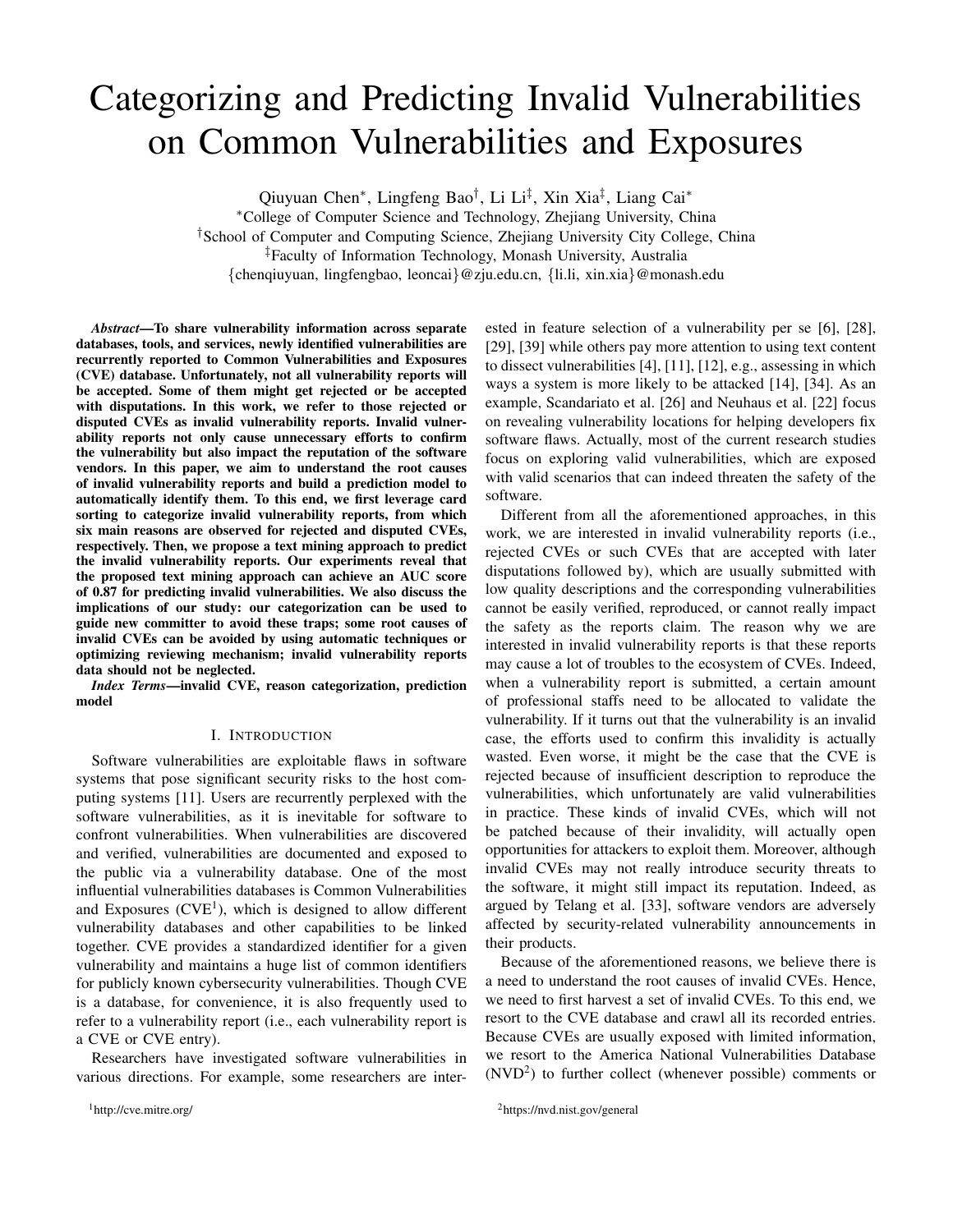notes attached to the CVEs when they are reviewed. The data is recorded from 2002 in data feeds of NVD and we collect all of them until the end of 2017. This step yields 99,934 independent CVE entries associated with at least 378 vendors and 444 software products. Among the 99,934 CVEs, 5,442 of them (around 5%) are marked as invalid ones (e.g., via tags "REJECTED" and "DISPUTED" attached by authority).

In this paper, based on the harvested invalid CVEs, we conduct a manual exploratory study to understand the potential reasons why they are turned to be invalid. We leverage the open card sorting method to categorize rejected and disputed CVEs that eventually lead to six reasons for rejecting and disputing CVEs, respectively. The dominant reasons of rejecting CVEs are due to duplication or failing to reproduce, while the dominant reason of disputing CVEs is that they cannot be replicated.

After observing the root causes related to invalid CVEs, in this work, we go one step deeper to automatically predict whether a newly submitted CVE will be flagged as invalid. We hence build a machine learning model that learns from the whole dataset of invalid CVEs. The machine learning model adopts several classic classification algorithms including naive Bayes, multinomial naive Bayes, SVM and Random Forest. We use AUC to evaluate the performance of the proposed prediction models in our study because AUC is a thresholdindependent measure which has a clear statistical interpretation and it is insensitive to data distribution [8], [36]. We evaluate these classifiers on 10-fold cross-validation and time sequence validation, i.e., we use data of the previous five years to predict the validity of vulnerability reports in the next five years. The experimental results show that our machine learning model is quite effective for predicting whether a CVE will be turned to invalid. Notably, the random forest classifier achieves the best performance (over 0.8 AUC). Apart from producing a prediction model, we are also interested in finding discriminative features that could help in distinguishing valid and invalid CVEs. Hence, we also present the top features based on the information gain scores of all the features.

In summary, to the best of our knowledge, this is the first work that investigates the significance of invalid CVEs (rejected and disputed). The objective of this study is to better understand how is a CVE candidate presented and why is it turned to be invalid. We expect the insights learnt from answering these questions can be used to guide new committers to avoid these traps. The main contributions of this paper are as follows:

- 1) We perform an exploratory study on invalid vulnerability reports that are harvested from known CVEs. By leveraging a card sorting method, we manually categorize the main reasons causing a CVE candidate be rejected or disputed.
- 2) We build machine learning models to automatically predict the validity of a newly submitted CVE. Our experimental results show that it is promising to automatically predict whether a CVE will be turned to invalid. We also



Fig. 1. Lifecycle of a CVE

present the top discriminative features that can help in distinguishing valid and invalid CVEs.

The rest of the paper is structured as follows. In Section II we describe the lifecycle of a CVE and concept of invalid CVE. Section III presents data collection and dataset. Section IV presents our empirical study results. Section V presents our experiment on invalid CVE. Section VI discusses the implications of our study and the threats to validity. Section VII briefly reviews the related work. Section VIII draws conclusions and presents future work.

#### II. BACKGROUND

In this section, we first introduce the mechanism of how a CVE entry is generated and converted to different states, then describe what is an invalid CVE entry.

### *A. Lifecycle of a CVE*

Figure 1 presents the lifecycle of a CVE entry. Once committers find a vulnerability in a software product, they will submit a form to the CVE Numbering Authorities<sup>3</sup> – the authority and the manager of CVE. Then this CVE entry will be examined in a reserved state. If reviewers validate it, it will be disclosed and exposed to the public; if it fails to pass the test, it will be rejected with comments or not. Sometimes it retains original description if the authority does not reserve it for security purpose. After a CVE is exposed, it will alert downstream companies and organizations to avoid or to fix this vulnerability. However, if practice shows that this CVE entry does not work as expectancy, or the disputer emerges, the CVE will be sent back to the validating phase. At the same time, the state of the CVE will be switched to "DISPUTED" and will be exposed to the public as well. Then after rechecking, it will be turned to be rejected or valid. Rejected CVE can be rechecked and transit back to valid status as well. The disputation status is a temporary phase before it was determined to be valid or invalid. But some of them are suspended for a long time.

#### *B. Invalid CVE*

In our study, an *invalid* CVE entry refers to a non-qualified vulnerability report and its corresponding vulnerabilities cannot be verified, reproduced, or cannot really impact the safety as the reports claim. In this paper, invalid CVE include rejected

<sup>3</sup>http://cve.mitre.org/cve/cna.html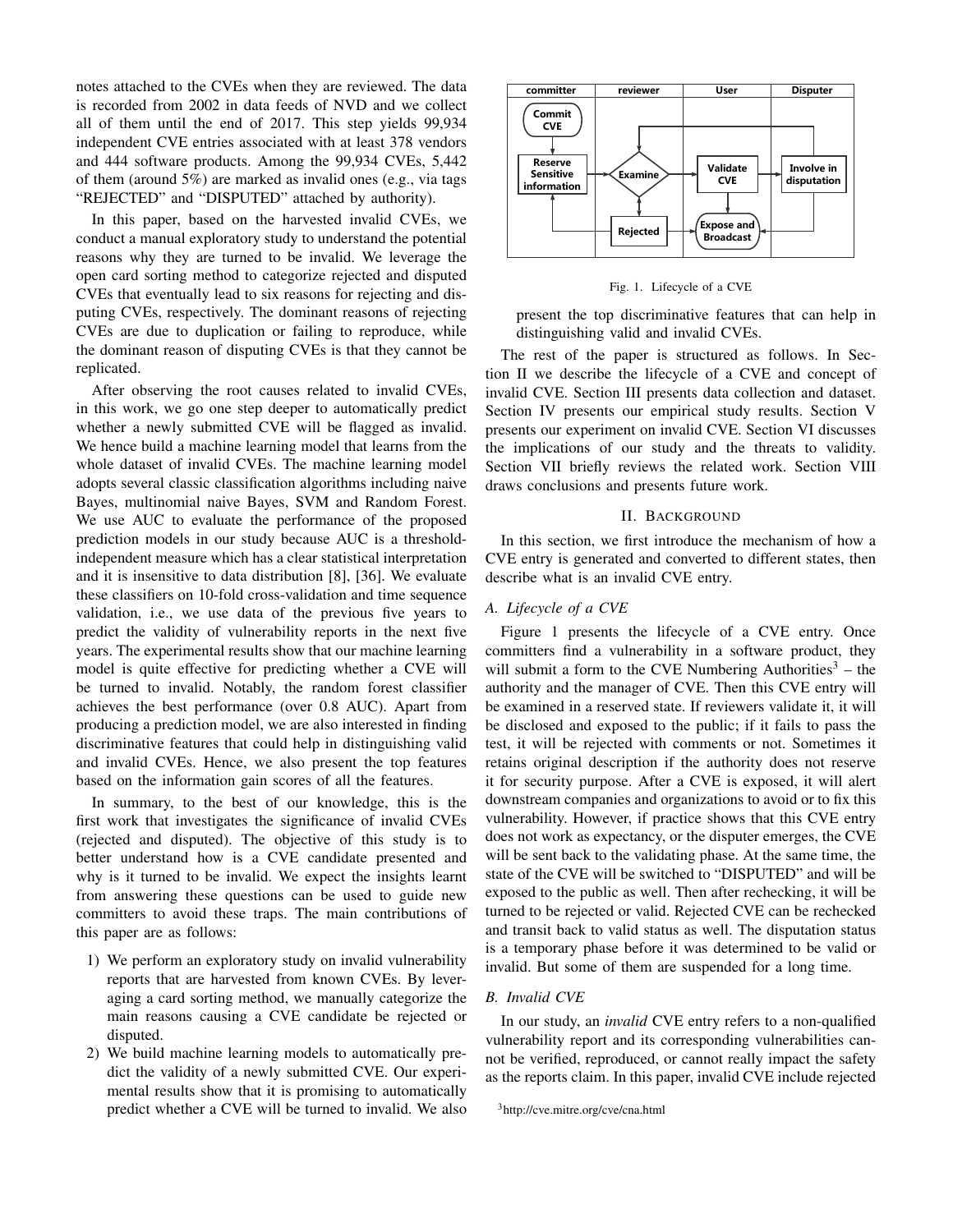

Fig. 2. An excerpt of a CVE vulnerability report.

CVE and disputed CVE. Rejected CVE will cause unnecessary troubles, e.g., wasting time to check and fix. Disputed CVE will disturb exposures, as the vulnerabilities cannot be really treated as a threat, and will also cause insignificant panic and defamation of the vendors [33].

Figure 2 is an example of an invalid CVE entry we extract from NVD. The index of this CVE is shown at the top and it is sorted by the time it was represented. The tag "\*\* REJECTED \*\*" indicates this is an invalid CVE. The comment of this invalid entry is used to judge the validation of the CVE and gives its explanation. And the original description introduces the vulnerability and how it works. Its original release date and last modified date are also shown on the right side.

#### III. DATASET

In this section, we first present the steps we collect CVE data, and then focus on invalid CVE data including identifying and preprocessing of the CVE reports and the corresponding data (i.e., description) to extract more information for further research.

## *A. Data Collection*

We collect all data from  $\text{NVD}^4$ , a superset of CVE database and the time span of them is from 2002 to 2017. At the end of 2017, the number of CVE entries is 99,934. These vulnerabilities are discovered in a wide range of 36,436 products among the categories of applications, operating systems and hardware [11]. In addition, we find that there exist discarded pages containing historical data that cannot be retrieved by database search engine. It can only be accessed via an URL using certain CVE index number (e.g. CVE-2013-7030). We crawled pages of these rejected CVEs and got historical information which includes timestamps like released time and modified time. In the crawled data, we identified 5,442 invalid CVE entries. The statistics of valid and invalid CVE are presented in Table I.

#### *B. Data Preprocessing*

We identify the invalid records in CVE for further investigation by the assigned label  $\star\star$  REJECT  $\star\star$  and  $\star\star$ DISPUTED  $**$ . We mine these raw data step by step and every step of processing will produce data for a certain

| TABLE I<br>STATISTICS OF TOTAL CVE ENTRIES |                                            |       |      |                   |       |  |
|--------------------------------------------|--------------------------------------------|-------|------|-------------------|-------|--|
|                                            | # vulnerability<br>% vulnerability<br>Type |       |      |                   |       |  |
| rejected                                   | Invalid (total)                            | 4823  | 5442 | 4.84%<br>$0.62\%$ | 5.46% |  |
| disputed                                   |                                            | 619   |      |                   |       |  |
| Valid                                      |                                            | 94301 |      | 94.54%            |       |  |
| Total                                      |                                            | 99743 |      |                   |       |  |

purpose. As shown in Table I, invalid CVE entries account for up to 5%. However, due to technical and secure reasons, in some cases, the CVE entries were rejected before they are moved out of the "RESERVED" state and the original details are discarded as well. We sent emails to the authority of CVEs, but we found that they did not keep it in history, e.g., the metadata associated with the reserved state is discarded. Furthermore, we find that many notes are annotated as follows:

*\*\* REJECT \*\* DO NOT USE THIS CANDIDATE NUM-BER. ConsultIDs: none. Reason: The CNA or individual who requested this candidate did not associate it with any vulnerability during 20XX. Note: none*

This kind of CVE does not have useful information to identify the root causes and should also be discarded. We identify these CVEs leveraging the heuristic rules as well as manual inspection. As a result, around 80% of CVEs are excluded in our work. We manually analyze the remaining 1,128 vulnerability reports to perform the characterization study.

### *C. Data Analysis*

Our study focuses on invalid (rejected and disputed) CVE entries and we are interested in who are involved in invalid CVEs. A CVE can only be rejected by the authority, while condition is complicated in disputed CVEs: a CVE could be disputed by the vendors because it is vendors' duty to check the vulnerabilities in the received reports and give feedback timely; it could also be disputed by third parties, e.g., Red Hat or Google Secure Team. Sometimes it will also be reported by CVE authority itself. We inspect these data and list the participants of these disputations in Table II. Most of these disputations are raised by vendors, while sometimes by third parties as well.

Table III shows the number and proportion of products and vendors that the invalid CVEs have influenced. Since there are lots of rejected CVE entries that have not been connected with vendors and products before they are moved out of

<sup>4</sup>https://nvd.nist.gov/vuln/data-feeds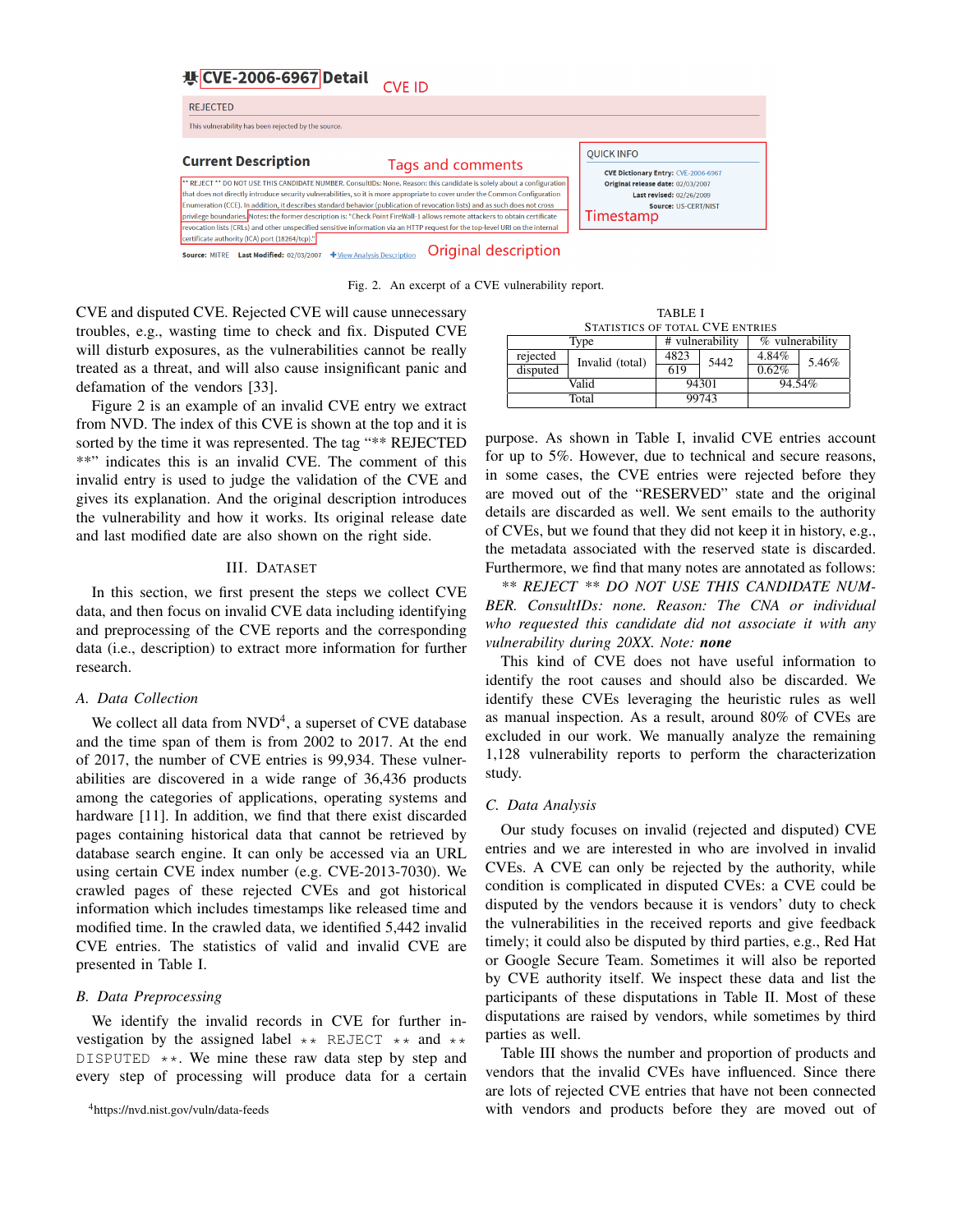| <b>TABLE II</b>                             |                       |  |              |                                             |  |  |  |
|---------------------------------------------|-----------------------|--|--------------|---------------------------------------------|--|--|--|
| STATISTICS OF INVOLVED VENDORS AND PRODUCTS |                       |  |              |                                             |  |  |  |
|                                             | Participant           |  | # of CVEs    | % of CVEs                                   |  |  |  |
|                                             | Vendor                |  | 317          | 51.21%                                      |  |  |  |
|                                             | Third Party           |  | 229          | 37.00%                                      |  |  |  |
|                                             | Authority             |  | 31           | 5.01%                                       |  |  |  |
|                                             | Unknown               |  | 42           | 6.79%                                       |  |  |  |
| TABLE III                                   |                       |  |              |                                             |  |  |  |
|                                             |                       |  |              | STATISTICS OF INVOLVED VENDORS AND PRODUCTS |  |  |  |
| Type                                        |                       |  | # of Vendors | # of Products                               |  |  |  |
|                                             | <b>Invalid</b><br>378 |  | 444          |                                             |  |  |  |
|                                             | 17093<br>Valid        |  |              | 26174                                       |  |  |  |
|                                             | Proportion            |  | 2.20%        | 1.70%                                       |  |  |  |

"reserved" state, we cannot get the vendor names as well as the products. For these invalid CVEs, we also find that Microsoft, Symantec and PHP are very frequently mentioned vendors while Windows, norton antivirus are most frequently mentioned products.

# IV. EMPIRICAL STUDY FOR INVALID CVE **CATEGORIZATION**

To better understand the reasons of invalid CVEs, we conduct an empirical study based on our extracted data. Considering the impact of invalid vulnerabilities and how they were produced, we apply card sorting [3], [30] to categorize the CVE entries into groups. Card sorting is widely used to generate categories. In card sorting, participants create category names and classify entries into them. There are two phases in our card sort process: In the preparation phase, we create one card for each of the CVE entries. In the execution phase, cards are sorted into meaningful groups with a descriptive title. The first and second authors worked independently to label the card. For each card, we highlighted the keyphrases that are related to the root causes, and they categorized the cards with similar keyphrases into the same group. The two annotators then worked together to make the final agreement, and assigned a meaningful name to each of the category identified. We use Fleiss Kappa<sup>5</sup> [9] to measure the agreement between the two annotators. The overall Kappa value is 0.67, which indicates substantial agreement between the participants. In this way, we get six main categories for both the rejected and disputed CVE entries, which is shown in Table IV and V, respectively.

## *A. Categories of Rejected Vulnerabilities*

Table IV shows six major categories of rejection reasons and their corresponding distribution in our collected rejected CVE. Duplication and withdrawn by further investigation are the two dominant reasons. In the following paragraphs, we discuss the detail of each category.

Duplicate: This category refers to different CVE entries that describe the same or overlapped vulnerability. Being aware of every vulnerability is scarcely possible because a software product could be spread worldwide and independent

TABLE IV STATISTICS OF THE REJECTED DATA

| Rejected Reason       | Description                       | #CVE | %CVE   |  |  |
|-----------------------|-----------------------------------|------|--------|--|--|
| Duplicate             | same vulnerability with differ-   | 642  | 56.91% |  |  |
|                       | ent description                   |      |        |  |  |
| Withdrawn by          | further investigation invalidate  | 186  | 16.49% |  |  |
| further investigation | the original CVE                  |      |        |  |  |
| Identified wrongly    | the vulnerability is multiple or  | 79   | 7.00%  |  |  |
|                       | different identified              |      |        |  |  |
| Lack of detail        | the vulnerability lacks essential | 50   | 4.43%  |  |  |
|                       | authentic information             |      |        |  |  |
| Configuration         | the report is about configura-    | 30   | 2.66%  |  |  |
|                       | tion setting and should be in-    |      |        |  |  |
|                       | cluded in CCE                     |      |        |  |  |
| Out of scope          | the description is out of secure  | 23   | 2.04%  |  |  |
|                       | scope                             |      |        |  |  |
| Others                | potential or trivial reasons      | 118  | 10.46% |  |  |

organizations may confront and report the same vulnerability. Thus, it will cause duplication problem. Some duplication is easy to understand but sometimes the situation is complicated. For example, CVE-2013-6405 is a duplication of CVE-2013-7263, CVE-2013-7264, CVE-2013-7265, and CVE-2013-7281. There is one excerpt from the duplicated CVE-2013-7263:

• *"The Linux kernel ... obtain sensitive information from kernel stack memory via a (1) recvfrom, (2) recvmmsg, or (3) recvmsg ..."*

The rest three CVE entries are about three different functions named "l2tp\_ip\_recvmsg", "pn\_recvmsg", "dgram\_recvmsg". They all have relevant potential dangers about three system calls named "recvfrom", "recvmmsg", "recvmsg", and they are all about the certain length of values and unsafe kernel stack memory. Since CVE-2013-6405 is also about these three system calls, it is unnecessary and is rejected.

Withdrawn by further investigation: This category refers to the accepted CVEs which turned out to be invalid after further investigation. In this category, some CVEs are rejected before moved out from the "reserved" state. And some are accepted at first, then in the future involved in disputation and rejected eventually. A real vulnerability needs to be not only judged by experts but also validated by industrial practitioners. Some CVE entries are regarded as vulnerabilities and made known to the public at first but fail to exert themselves eventually. The following comment shows one example:

• *"This was originally intended for a report about TCP Wrappers and the hosts ctl API function, but further investigation showed that this was documented behavior by that function. Notes: Future CVE identifiers might be assigned to applications that misuse the API in a securityrelevant fashion."*

It shows a situation where a validated behaviour was mistakenly considered as a software flaw at first because the API is in the form of the security function.

Identified Wrongly: This category refers to vulnerability reports that are imprecisely proposed, which means that the description of this CVE originally combines two or more separated issues existing in other entries. one of the rejected CVE CVE-2002-0192 has the following comment:

<sup>&</sup>lt;sup>5</sup>Fleiss Kappa of [0.01, 0.20], (0.20, 0.40], (0.40, 0.60], (0.60, 0.80] and (0.80, 1] is considered as slight, fair, moderate, substantial, and almost perfect agreement, respectively.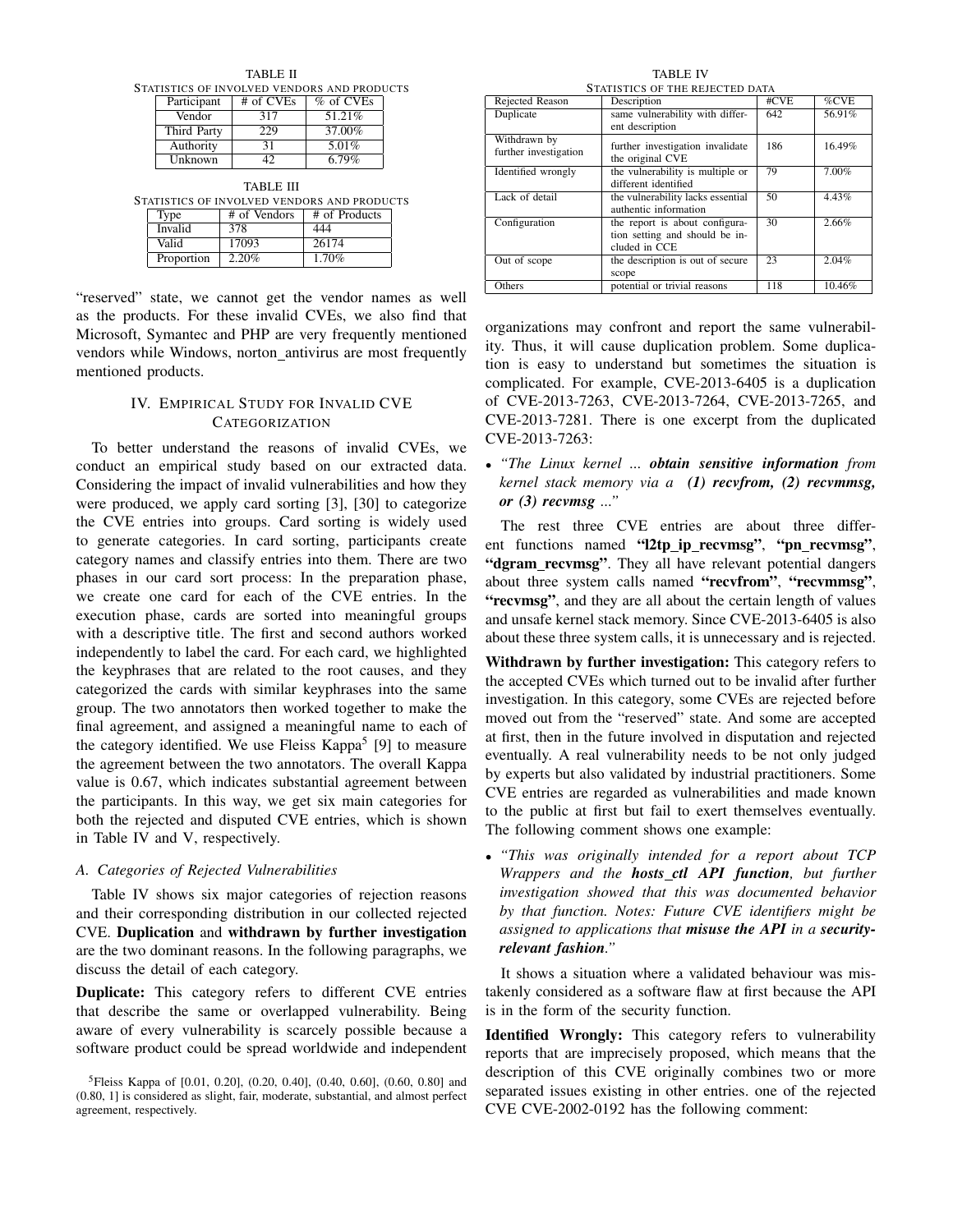• *"This candidate was published with a description that identified a different vulnerability than what was identified in the original authoritative reference. Notes: Consult CVE-2002-0193 or CVE-2002-1564 to find the identifier for the proper issue."*

It gives an example in which reviewers recommend people not to refer to this wrongly identified entry but other appropriate CVE entries. In our data set, there are 7% of CVE that are identified wrongly.

Lack of Detail: This category refers to vulnerability reports which lack certain details or use ambiguous words. As a result, reviewers cannot easily understand what the flaw is. The description of CVE-2002-1918 is as follow:

• *"Buffer overflow in Microsoft Active Data Objects (ADO) in Microsoft MDAC 2.5 through 2.7 allows remote attackers to have unknown impact with unknown attack vectors. NOTE: due to the lack of details available regarding this issue, perhaps it should be REJECTED."*

We can see that it uses two "unknown" to describe their vulnerability. These words are very ambiguous so it is reasonable to be rejected. The information this CVE gives cannot support the conclusion that the "potential remote attack hazard function" is a real vulnerability.

Configuration: This category refers to a CVE that describes a configuration problem rather than a vulnerability. It is more appropriate to be covered under the Common Configuration Enumeration (CCE<sup>6</sup>) rather than CVE. For example, this problem is mentioned in CVE-2006-6967. In this CVE, committers considered this vulnerability would lead to the exposure of "unspecified sensitive information". But it was rejected since:

• *"This candidate is solely about a configuration that does not directly introduce security vulnerabilities, so it is more appropriate to cover under the Common Configuration Enumeration (CCE). In addition, it describes standard behavior (publication of revocation lists) and as such does not cross privilege boundaries ..."*

Reviewers confirmed that the reported problem is an error in configuration and is considered as a standard behaviour by authority. Therefore, reports similar to this are all rejected for "configuration" reason.

Out of Scope: This category refers to a CVE entry that does not describe a vulnerability but a bug, designing flaw or feature enhancement. CVE is defined to be publicly known cybersecurity vulnerabilities. Its boundary is quite ambiguous so the outof-scope problem is usually inevitable. Once committers fail to figure out the scope of CVE, they will regard the vulnerability as a wrong problem. One of the cases is from the notes in CVE-2013-0743: authority comments that the problem about SSL certificates are not within the scope of CVE, stating that *"not a problem that is categorized as a vulnerability within CVE"*. Therefore, CVEs which are rejected with this kind of comment are categorized to "out of scope".

TABLE V STATISTICS OF THE DISPUTED DATA

| Dispute Reason        | 91/1191169 OF THE DISFOTED DATA<br>Description | #CVE | %CVE   |
|-----------------------|------------------------------------------------|------|--------|
|                       |                                                |      |        |
| cannot replicate      | the vulnerability cannot be                    | 162  | 26.17% |
|                       | replicated                                     |      |        |
| not vulnerability it- | the vulnerability is not                       | 124  | 20.03% |
| self                  | caused by identified prod-                     |      |        |
|                       | uct itself                                     |      |        |
| not highly impact     | acknowledged vulnerabil-                       | 112  | 18.09% |
|                       | ity that has limited influ-                    |      |        |
|                       | ence                                           |      |        |
| misguiding            | the report gives wrong in-                     | 61   | 9.85%  |
|                       | formation                                      |      |        |
| legitimate            | the so-called vulnerability                    | 50   | 8.08%  |
| behaviour             | is legitimate                                  |      |        |
| out of scope          | not in security boundary                       | 44   | 7.11%  |
| others                | the reason is not given                        | 66   | 10.66% |

**Others:** vulnerability reports are rejected for trivial reasons, e.g., systematical errors of NVD, losing essential information leading to rejection, or some records are out of date and substituted by new committers. Therefore, the significance of these CVEs is very limited and we categorize them to others.

#### *B. Categories of disputed vulnerabilities*

Table V presents six major categories of disputed CVE entries. *Cannot replicate* is the dominant reason. We will give more explanations about each category in this section.

Cannot Replicate: This category refers to vulnerability reports in which the reported vulnerabilities cannot be reproduced. There are different obstacles impeding the reproduction. To better explain it, we will give some examples.

The first one is CVE-2008-2956, which describes a "memory leak" vulnerability via a malformed XML. However, a reviewer found that malformed XML gave little useful information and stated: *"I was never able to identify a scenario under which a problem occurred and the original reporter wasn't able to supply any sort of reproduction details."* This disability of reproduction is due to the lack of details.

Second, even if the information is sufficient when some phases get wrong, it will also lead to reproducing failing. In CVE-2007-2677, committers pointed out "multiple PHP remote file inclusion vulnerabilities" while one vendor disputed that *"since the code is defined within a function that is not called from within includes/language.php"*. This is a kind of situation where the key phrase – "call vulnerable function" – does not work, so the vulnerability is impossible to replicate.

Last, some vulnerabilities are in the dynamic running environment and the vulnerability can only be reproduced in an unstable way which successes once in several tries. CVE-2005-4486 described a "SQL injection vulnerability". But the flaw was partly hidden and partly visible, which means root cause has not been specifically identified. The vendor disputed this and stated that *"although they could be dynamically generated through use of the product ... but this could not be repeated for news.asp."*

Not Vulnerability Itself: This category refers to vulnerability reports in which the reported vulnerabilities are actually under protection or in other relevant products.

First, some CVE entries will declare a process to be unsafe while the vendor points out that this is under the protection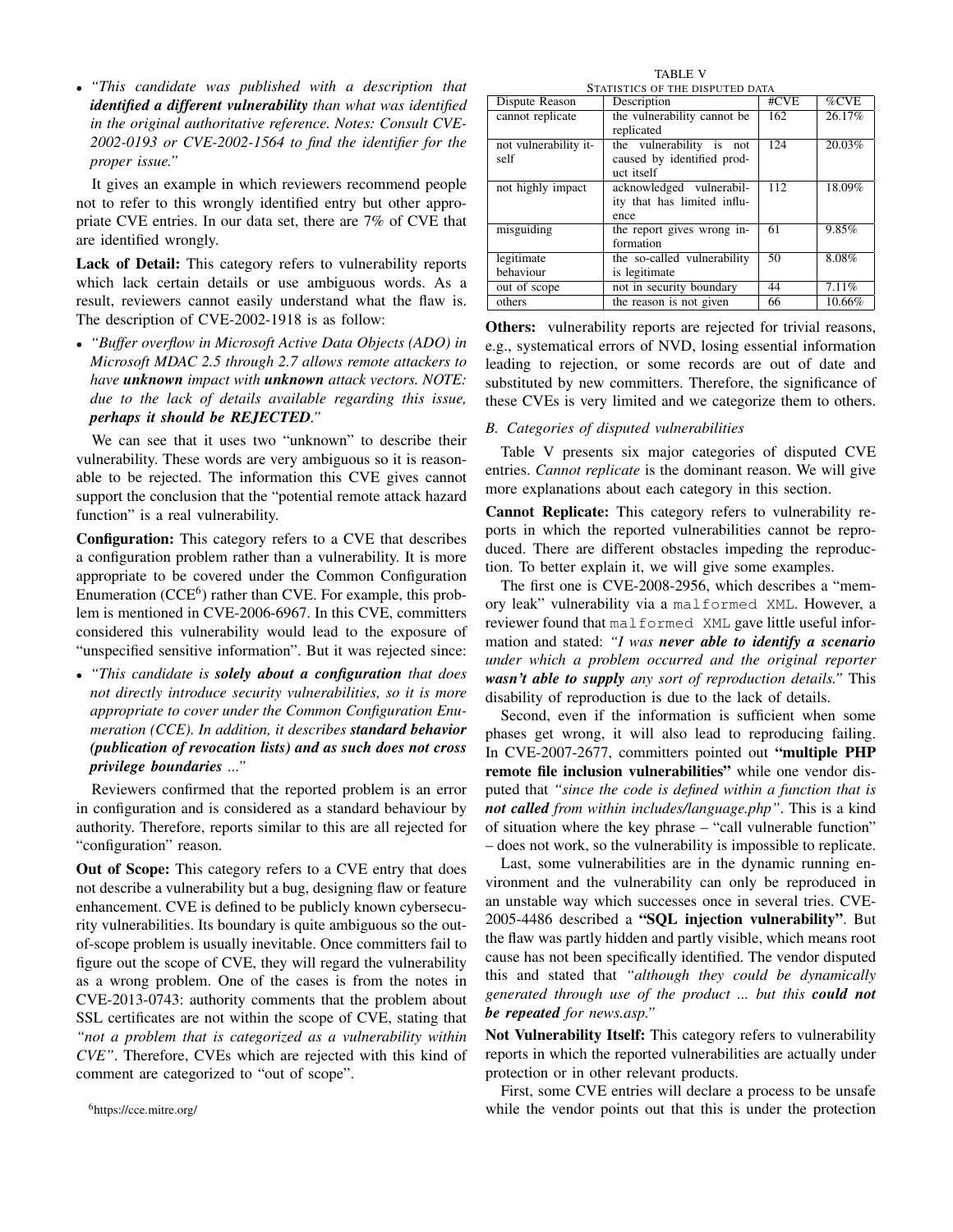mechanism. As in CVE-2008-6544, the original description presented a *"remote attack vulnerability"* while CVE and multiple third parties disputed this issue because *"the files contain a protection mechanism against direct request"*.

Second, some reported vulnerabilities are not from the identified product but other components. One of the cases is in CVE-2006-1273: One version of Mozilla Firefox was reported to allow remote attackers to cause a denial of service and then trigger crashes. However, reviewers disputed it, since it was running in the *"IE Tab extension"* and was *"not an issue in Firefox itself"*.

Not Highly Impact: This category refers to vulnerability reports in which the reported vulnerabilities are acknowledged reluctantly but they are still disputed because the flaw and consequence are not severe enough.

One example is that in CVE-2007-0253 *"grsecurity patch"* was reported to be vulnerable but developers disputed that *"the function they claim the vulnerability to be in is a trivial function, which can, and has been, easily checked for any supposed vulnerabilities."* They also cited a past disclosure that was not proven. In this CVE entry, the vulnerability is disputed just to be a trivial function and will not influence the whole product.

Another example is in CVE-2007-0050: A remote attack vulnerability was reported but the vendor, as well as the third parties, found that *"there is a small time window of risk before the installation is complete."*, so they dispute that *"since the variable is set before use"*, the hazard only appeared in a very short time and this little risk window was unlikely to affect a lot.

Misguiding: This category refers to vulnerability reports which misguide the reviewer and even lead to quarrel and reproach rather than the discussion of vulnerabilities themselves. An example is CVE-2017-7397, which reported a "denial of service" vulnerability. But the vendor disputed that *"It has been proved that this vulnerability has no foundation and it is totally fake and based on false assumptions."* one of the cases was that the disputer criticized that the CVE gives wrong information.

And an extreme case is in CVE-2005-3497 which presented a "SQL injection vulnerability" but got vendors' strong refutation, i.e., *"this is 100% false reporting, this is a slander campaign from a customer who had a vulnerability in his SERVER, not the software."* However, follow-up investigation strongly suggestd that the original report is correct. We can see that sometimes the vendors will deny the vulnerability not based on the fact but for some other reasons (e.g. reputation or profit). Besides these, when vendors think committers are not reliable, they will also dispute it.

Out of Scope: Similar to the category we identify in rejected CVEs, disputed CVEs in this category refer to the CVE entry that does not describe a vulnerability but a bug, designing flaw or feature enhancement. For example, in CVE-2017-8912 and CVE-2006-7141:

- *"CMS Made Simple (CMSMS) 2.1.6 allows remote authenticated administrators to execute arbitrary PHP code ..."*
- *"...when utl file dir is set to a wildcard value or "CREATE ANY DIRECTORY to PUBLIC" privileges exist, allows remote authenticated users to read and modify arbitrary files ..."*

However, the vendors of CMS commented CVE-2017-8912 as *"A feature, not a bug."*. Reviewers commented CVE-2006- 7141 is not *"an inherent vulnerability"*. They are considered out of security boundary and are involved in disputation.

Legitimate Behaviour: This category refers to vulnerability reports which are disputed to be legitimate and totally under control.

The first example is an directory traversal vulnerability about "Cell Request Service" in HP Data Protector in CVE-2014-5160. However, the vendor of the HP disputed that this behavior is just "by design.". The second example is in CVE-2006-6165 which reported that a *"harmful environment variables"* allowed local users to gain privileges. But this was disputed by a third party, stating that *"it is the responsibility of the application to properly sanitize the environment."*. In this disputation, though the legacy potential harmful variables do exist, it will be properly sanitized by application, so the behaviour is also legitimate.

Besides these, some reported vulnerabilities can be under actual business logic. One of the complicated disputations between software vulnerability and business morality is in CVE-2017-8769:

• *"Facebook WhatsApp ... associated with a chat, even after that chat is deleted. There may be users who expect file deletion to occur upon chat deletion, or who expect encryption ... "*

This CVE described an action that the source file will not be deleted with its corresponding chat, but *"Facebook Whatsapp"* did not "consider these to be security issues" saying it is reasonable because users may want to preserve it "regardless of whether its associated chat is deleted.". In this case, the committers thought the user privacy may be strongly related to software vulnerability while the vendor assumed it did not matter, this kind of value divergence also lead to disputation.

Others: disputed vulnerability reports do not give specific contents of disputation. Most of them just comment that the vendor or a reliable third party has disputed this CVE. Therefore details of these CVEs are unclear and we categorize them to others.

#### V. INVALID CVE PREDICTION

The previous section summarizes our empirical investigation on the manual exploration of invalid CVEs. In this section, we present our approach to predict invalid CVEs.

#### *A. Overall Framework*

Figure 3 presents the overall framework of our proposed approach. The whole framework includes two phases: model building phase and prediction phase. As to our experiment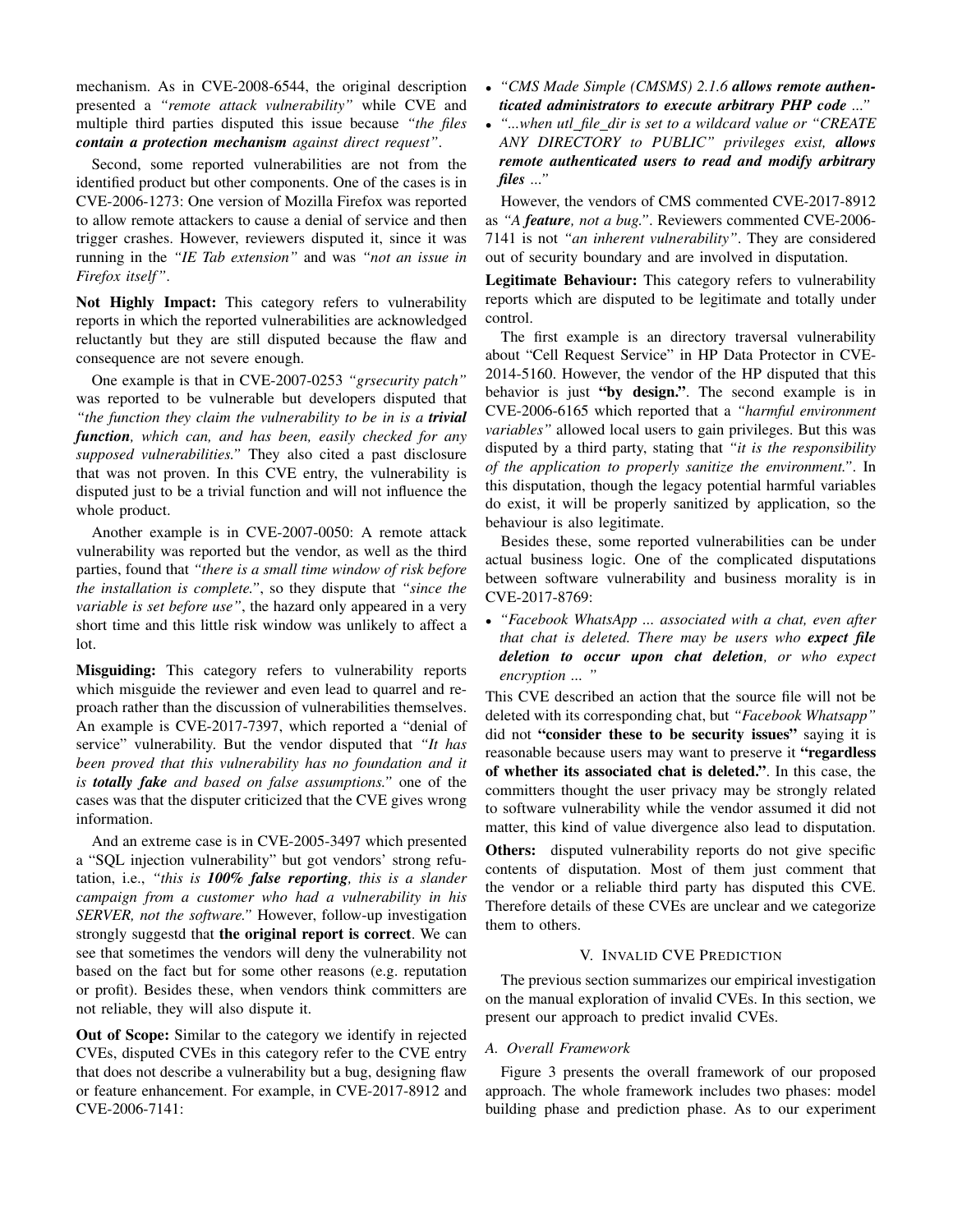

Fig. 3. Framework of our prediction model TABLE VI

STATICS OF CVE AFTER PREPROCESSING FOR EXPERIMENT

| Type     |         |       | # vulnerability | % vulnerability |       |
|----------|---------|-------|-----------------|-----------------|-------|
| rejected | Invalid | 167   | 786             | 0.18%           | 0.83% |
| disputed |         | 619   |                 | 0.65%           |       |
| Valid    |         | 94153 |                 | 99.17%          |       |
| Total    |         | 94939 |                 |                 |       |

approach, the posterior information is not appropriate to be included. To avoid getting posterior information, we separate reviews and comments from original descriptions and exclude CVE entries which contain only reviews and comments. As shown in Table VI, after cleaning the data, we use preprocessed data to build models.

For each CVE description, our framework tokenizes them, removes stop words (e.g., a, the), stems them (e.g. reduces them to their root forms), then represents them in the form of a "bag of words" [2]. After we select textual features, our framework next constructs a classifier based on the selected textual features of the training CVE data. The model building phase would compare and contrast the features of CVE that are valid or invalid. In this paper, we investigate 4 text mining techniques, i.e., random forest, SVM, naive Bayes and multinomial naive Bayes. We also use a random guess classifier as the baseline.

In the prediction phase the classifier is then used to predict whether an unknown CVE is valid or not. For each of such CVE, our framework first preprocesses and extracts textual features from it, and represents it by using the features selected in the model building phase. Next, these features are inputted into the classifier in the classifier application step. This step would output the prediction results, i.e., valid or invalid.

#### *B. Feature Selection*

Previous studies show that feature selection techniques could improve the performance of text categorization [27], [37] We use Information Gain (IG) to measure the number of bits of information required for predicting a label [35]. We denote a vulnerability reports collection as  $VR = (V_1, I_1), (V_2, I_2), ..., (V_N, I_N)$ , where  $V_n$  represents the  $n<sup>t</sup>h$  vulnerability report and  $I_n$  represents whether this is invalid (i) or not  $(\overline{i})$ , and the terms in  $VR_n$  are denoted as  $VR_n = \langle t_1, t_2, ..., t_{|VR_n|} \rangle$ . For a term t and label i, for a

vulnerability report, there would be four possible relationships:  $(t, i)$  represents  $V_i$  contains the term t, and it is invalid (i.e. i).  $(t, \overline{i})$  represents  $V_i$  contains the term t, and it is valid (i.e.  $\overline{i}$ ).  $(\overline{t}, i)$  represents  $V_i$  does not contain the term t, and it is invalid (i.e. i).  $(\bar{t},\bar{i})$  represents  $V_i$  does not contain the term t, and it is valid (i.e.  $\overline{i}$ ). Then we can compute information gain (IG). The information gain score of term  $t$  and label  $i$  is computed as:

$$
IG(t, i) = \sum_{i' \in \{i, \bar{i}\}} \sum_{t' \in \{t, \bar{t}\}} p(t', i') \times \log \frac{p(t', i')}{p(t') \times p(i')} \tag{1}
$$

After we apply the feature selection to compute the scores, we rank these scores from high to low to generate a ranked list. As different thresholds (i.e., 10%, 20%, 30%) are applied to our experiments and the results have little variation, we choose the top 10% of the total number of terms following the previous work [15], [35] by default.

## *C. Evaluation Metrics*

The entries are labelled respectively as 'valid' and 'invalid'. As introduced before, what we care more about are abnormal cases, so we regard the 'invalid' as positive. In this study, we use AUC to evaluate the effectiveness of the proposed prediction models.

AUC: AUC is Area Under the ROC (Receiver Operating Characteristic), a common measure to evaluate a prediction model especially binary classifier [7], [8], [17], [19], [25]. In the ROC curve, the true positive rate (TPR) is plotted as a function of the false positive rate (FPR) across all thresholds. It is also a widely used evaluation metric in past software engineering studies [8], [36].

In summary, The reasons that we choose AUC are as follows:

- 1) Common threshold-dependent measures like F1-measures often rely on a probability threshold (e.g., 0.5) for constructing a confusion matrix, while AUC is independent to the threshold. Therefore, we use AUC to avoid the threshold setting problem. Some researchers also suggest using threshold-independent measures (e.g., AUC) instead of threshold-dependent measures such as F1-measure. For example, Lessmann et al. recommended AUC as the primary accuracy indicator for comparative studies [19]; Tantithamthavorn et al. suggested to use AUC to avoid conflicting conclusions [32].
- 2) While AUC is insensitive to imbalanced data [19] and our dataset is imbalanced, the AUC is a better choice. AUC is a more robust metric in front of class distribution than other measures such as F1-measure. It is unfair to compare two prediction models in an unbalanced dataset using other measures such as F1-measure [21], [24].
- 3) The AUC has a clear statistical interpretation [19]. In our approach, it can be explained that given a pair of valid and invalid CVE, the AUC will evaluate the probability of the situation in which the classifier gives higher scores to invalid CVE than valid CVE.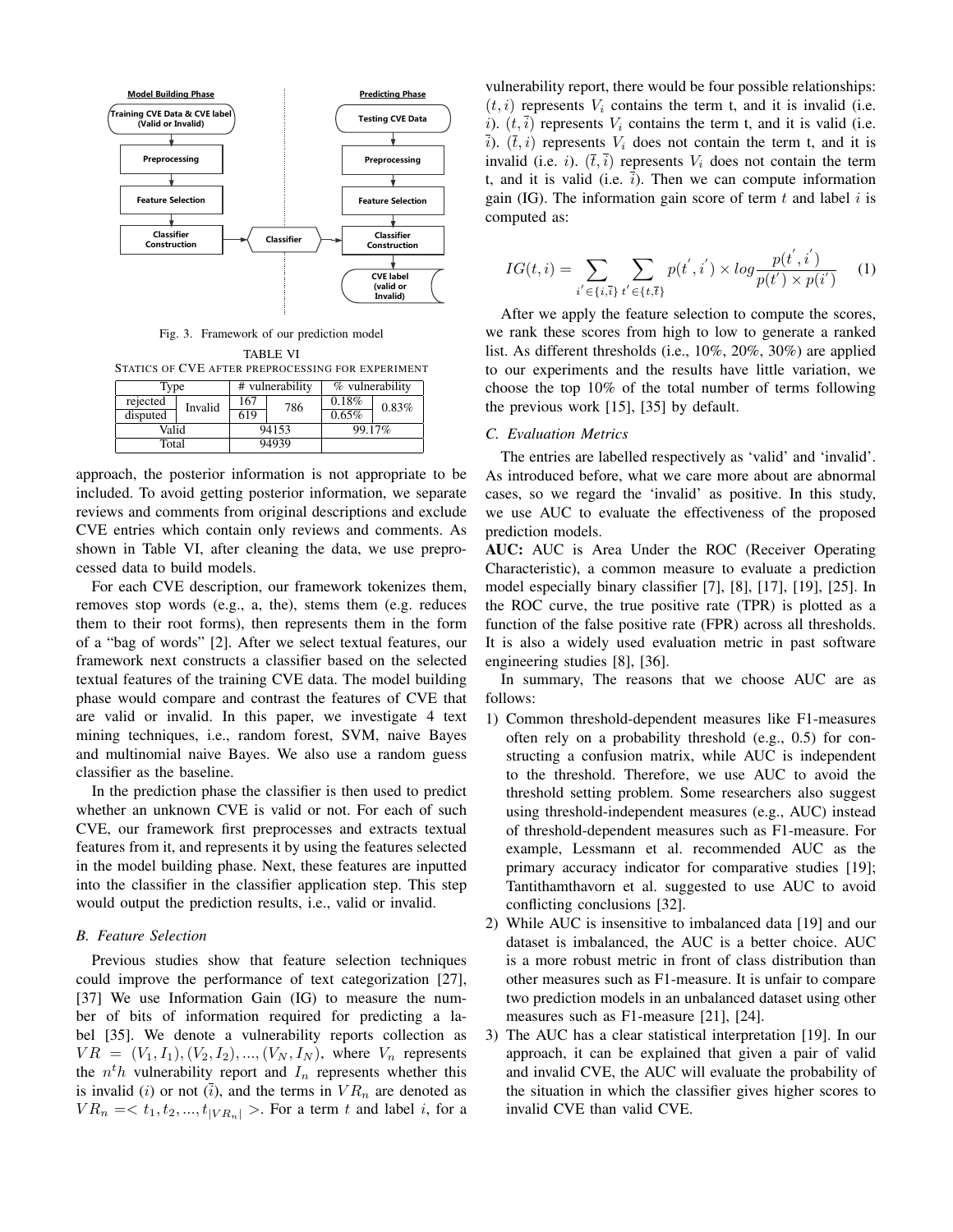There is also a threshold of the results that a functional prediction with adequate classification performance requires AUC score to be above 0.7 [25].

## *D. Experiment Results*

Based on the collected CVE data and our proposed approach, we are interested to answer the following research questions:

# RQ1. Can we effectively predict invalid CVE?

Motivation: The emergence of invalid CVE is inevitable under the current reviewing mechanism. We would like to effectively predict whether a new commit of CVE will be involved in a rejection. Therefore, we use original textual contents of CVE in the database and apply different prediction models to investigate whether it is feasible to build accurate models that help to predict validity of CVE.

Approach: We use sci-kit learn tool [23] to implement the prediction models with default parameters and a baseline model, i.e. random guess prediction, is used to compare our proposed prediction models. Considering the diversity of CVE across 36,436 products, to give an overall insight, we use stratified 10-fold cross-validation to evaluate the effectiveness of the model. In the experiment, we applied oversampling technique to handle imbalance data problem. Besides, we use the same longitudinal data setup to simulate the usage of our approach in practice [31], which means we keep the time order of CVE committing to the database. According to the time order and interval of 5 years, we divide our data into three folds (2002-2007, 2008-2012, 2013-2017). Sequentially we use the previous fold as training data to predict next fold. The distributions of invalid and valid reports in 2002-2007, 2008-2012, and 2013-2017 are 509 vs. 28,309, 155 vs. 26,138, and 122 vs. 39,706, respectively.

Results: Table VII, and Table VIII present the results of AUC of each prediction model for 10-fold cross-validation and time sequence validation, respectively. On 10-fold crossvalidation experiment, SVM achieves the best performance, while random forest ranks the second. On time-series experiment random forest achieves the best performance because its AUCs on all are much larger than those of the other prediction models. We apply Wilcoxon signed-rank test and find that there is no statistically significant difference between the AUCs of random-forest and other classifiers in 10-fold-crossvalidation. Considering both experiments settings, all AUCs of the random forest model are larger than 0.7, which indicates promising performance [25]. Besides, random-forest has the best performance in time-sequence-validation, which simulates the usages of our approach in practice. We also use false negative rate (FNR) to evaluate the risk of misclassification. As we set the invalid reports as the positive class, FNR means the rate of misclassification of valid to invalid which is truly critical. FNRs of all models are less than 0.0001, indicating low risk of misclassification. Therefore, our approach can effectively predict whether a CVE will be turned to invalid.

| TABLE VII                                                           |        |       |       |             |            |        |       |
|---------------------------------------------------------------------|--------|-------|-------|-------------|------------|--------|-------|
| AUCS OF EACH PREDICTION MODEL IN TEN-FOLD CROSS-VALIDATION          |        |       |       |             |            |        |       |
|                                                                     | Random | Naive |       | Multinomial | <b>SVM</b> | Random |       |
|                                                                     | Guess  | Bayes |       | Naive Bayes |            | Forest |       |
| Average                                                             | 0.500  | 0.753 |       | 0.773       | 0.818      | 0.793  |       |
| <b>TABLE VIII</b>                                                   |        |       |       |             |            |        |       |
| AUCS OF EACH PREDICTION MODEL IN TIME SEQUENCE VALIDATION           |        |       |       |             |            |        |       |
| <b>Naive</b><br>Multinomial<br>Random<br>Random                     |        |       |       |             |            |        |       |
| <b>SVM</b><br>Naive Bayes<br>Forest<br><b>Guess</b><br><b>Bayes</b> |        |       |       |             |            |        |       |
| fold1 pred. fold2                                                   |        | 0.500 | 0.494 | 0.510       |            | 0.770  | 0.887 |
| fold2 pred. fold3                                                   |        | 0.500 | 0.497 | 0.497       |            | 0.536  | 0.872 |

# RQ2. What are the most important features for discriminating invalid CVEs from valid ones?

Motivation: As our training data is text content, the features are represented as term frequency corresponding to the number of times terms appear in all of the descriptions. Although there are lots of characteristics that affect a CVE to be invalid, we are also interested in finding what kind of discriminative features to what extent that could help in distinguishing valid and invalid CVE.

Approach: Based on textual content, we extract thousands of text features using term frequency. Then, we use information gain as the features important values for each feature and rank the them according to the information gain.

Results: We report the top 10 features sorted based on their information gain scores in Table IX. We notice that the information gain score is low (the highest possible value would be 1), which represents that in such a huge corpus one feature alone is not sufficient to classify valid CVE from invalid CVE. Note that "reject" is not the label but usually used to describe vulnerability action (e.g. "does not reject a negative value"). As for "php", the proportion of php-related reports in invalid CVEs is larger than that in both valid CVEs and all CVEs. Php files are frequent attacking targets (cf. CVE-2005-4349). It induces rejection because of existent duplicate CVEs. This demonstrates the necessity to investigate invalid vulnerability reports so as to avoid such attempts (i.e., efforts wasted). Some other features, such as "inclusion", "allows" are good indicators to identify invalid CVE because sometimes these kinds of actions descriptions are not specific enough and are rejected or disputed according to our empirical study.

#### VI. DISCUSSION

#### *A. Implication*

Our categories in the empirical study give reasons why a CVE turns invalid and our prediction models achieve promising performance. Based on these results, we discuss the implications of our study.

First, *Duplication* and *withdrawn by further investigation* easily lead to rejection. In software engineering, various approaches have been proposed to detect duplicate bugs and bug reports [16]–[18]. Duplication detection techniques can also be used to help reduce the duplicate vulnerability reports, which should be labelled invalid. In addition, there is no proof that existing duplication detection approaches are practical for vulnerability reports. Thus, it would be beneficial to know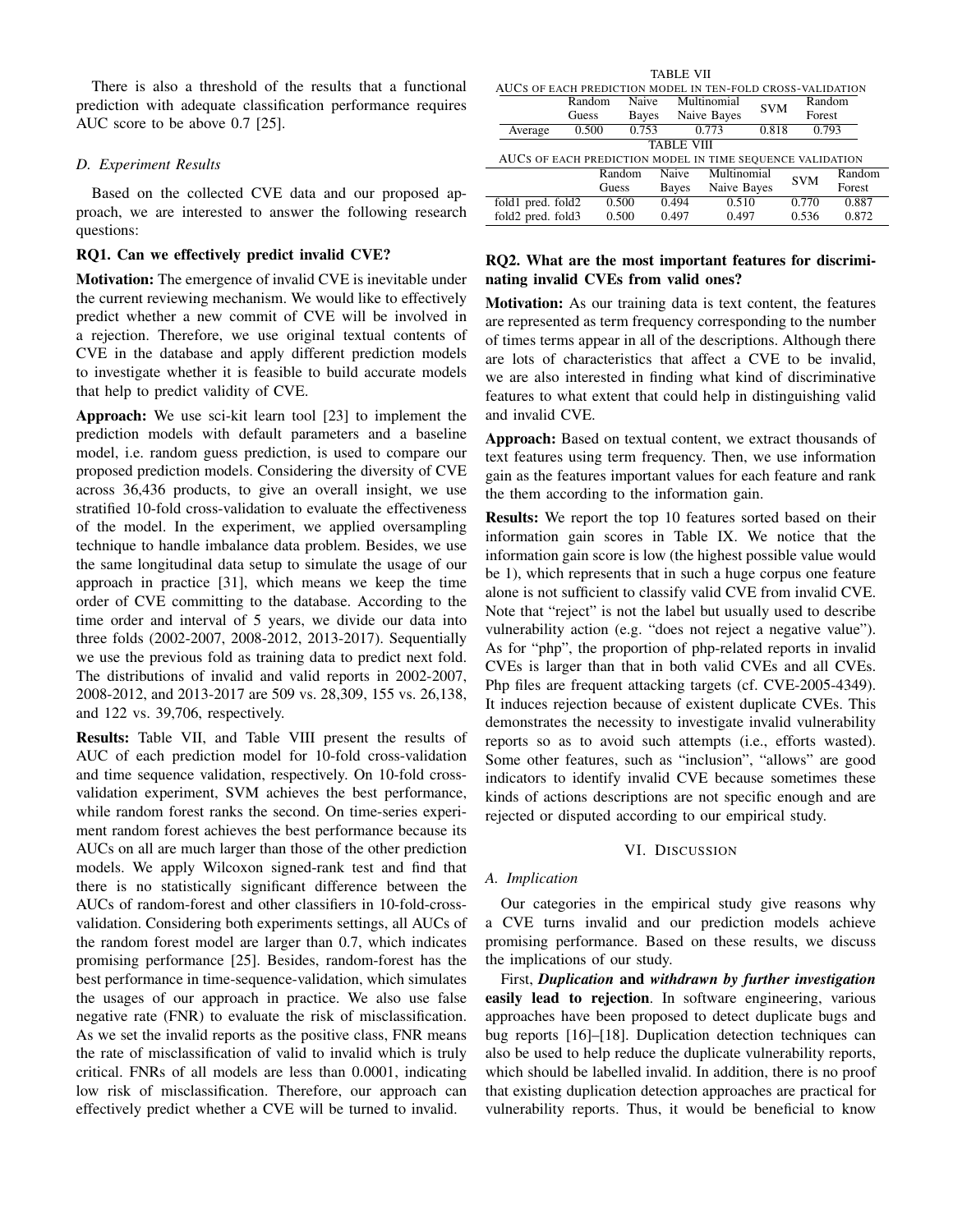TABLE IX TOP-10 MOST DISCRIMINATIVE FEATURES BASED ON INFORMATION GAIN

| <b>SCORES</b> |                  |           |                  |  |  |  |  |
|---------------|------------------|-----------|------------------|--|--|--|--|
| Invalid       | Information Gain | Invalid   | Information Gain |  |  |  |  |
| reject        | 0.0270           | attackers | 0.0063           |  |  |  |  |
| inclusion     | 0.0120           | php       | 0.0062           |  |  |  |  |
| file          | 0.0099           | remote    | 0.0060           |  |  |  |  |
| blocked       | 0.0084           | allows    | 0.0053           |  |  |  |  |
| directory     | 0.0068           | arbitrary | 0.0049           |  |  |  |  |

whether the current detection tools can detect duplication in software vulnerability databases.

Also, in practice it is hard to identify the rejected CVEs due to *withdrawn by further investigation*. One possible reason is that there is a lack of effective communication tunnels. Thus, researchers should also investigate how to build an effective communication mechanism between committers and reviewers (e.g., a new review system for vulnerability reports), which will make a significant difference on the vulnerability examination and verification.

Second, we also find that *failing to replicate* will induce disputation. Once released, vulnerability reports will have a wide influence. This gives the authority of CVE an implication that carefully verifying a new-commit CVE is very important. A vulnerability report should not be exposed before it is totally replicated. Rejecting it before it comes to the public is much better than be involved in disputation. Besides these, according to our categories of invalid vulnerabilities, a guide for the new committers can be created to avoid such traps.

Last but not the least, besides efforts of the authority of CVE database, our proposed classifiers can also be extended to predict what kind of CVE is more likely to be invalid. Though by now there is a lot of reserved data, we are convinced that given enough original details our data-driven approach can play an important role in practice. Invalid vulnerabilities are valuable to research. Researchers should not neglect invalid vulnerability report data not only in CVE database but also in other vulnerability databases.

# *B. Threats to Validity*

Threats to internal validity relate to the bias of our card sorting on invalid CVE and errors in our experiments. We have manually checked the categories to ensure each is discussed by two different people independently and reach a consensus. We have also double checked our experiments and the datasets collected from NVD, still, there could be errors that we do not notice.

Threats to external validity relate to the generalizability of our results. There are many reserved CVE that cannot be taken into account. While there is a huge number of CVE that will be invalid, but we can not have a whole look at them all because they will be discarded for safety and reputation or other reasons. In the future, we plan to reduce this threat further by trying to collecting and analyzing more invalid CVE from the CVE authority.

Threats to construct validity relate to the suitability of our evaluation measures. In our approach, AUC is used to evaluate the performance of prediction models. The AUC score is

widely used to evaluate the effectiveness of various software engineering studies [17], [19]. As a threshold-independent measure, AUC is recommended to measure the performance of a classifier by many researchers [19], [32].

#### VII. RELATED WORK

Studies on Software Vulnerabilities. Software vulnerabilities have big impact on industrial companies, so they proposes some rating systems to categorize software vulnerabilities. There are four major rating systems, i.e., Common Vulnerability Scoring System(CVSS)<sup>7</sup>, Microsoft Security Bulletin Severity Rating System<sup>8</sup>, US-CERT Vulnerability Notes Database <sup>9</sup> and SANS Critical Vulnerability Analysis Archive  $10$ . They establish severity of vulnerabilities according to a certain severity definition, which many works rely on. Some studies are also done on designing vulnerability rating systems using information in vulnerability database (e.g. NVD) [10], [20]. Our study is not about the exploration of vulnerabilities severity rating or designing a rating system, but to research the vulnerability validity.

Building a category system for existent vulnerabilities can help people to identify vulnerabilities as well as to better organize and secure their products. Howard and Michael conduct a research on the category improvement and make clear different vulnerabilities [13]. Different from putting different kinds of vulnerabilities in order, our research is conducted from the perspective of whether a vulnerability report is valid or not and the reasons behind it. This complements the existing evaluation systems and gives more hints.

Prediction Model in Software Vulnerabilities. The body of work on vulnerability prediction is smaller comparing to defect prediction [12], [38]. Vulnerabilities are different from faults in that vulnerabilities always represent abusive functionalities instead of wrong or insufficient functionalities associated with faults [5]. As the definition is more strict, the size of reported vulnerabilities is much fewer than the reported faults in many projects [1]. Our work on the invalid CVE can shed light on what kind of reported vulnerability is less likely to take effect.

For the vulnerability prediction, a lot of studies have been done with combinations of different features like software metrics [26], code churn [28], developer activity metrics [6], [22], [28], code complexity [29], etc. Zimmermann et al. conducted a study on the correlation between vulnerabilities and various features including churn, code complexity, dependencies, code coverage, organizational measures and actual dependencies [39]. Along with the features in low-level granularity, text mining is also used to predict vulnerabilities [12], as it describes the vulnerabilities from a more macroscopic view. Some researchers focus on how to recognize vulnerable components [22], [26], or assess in which ways a system is more likely to be attacked [14], [34]. Han et al. proposed

<sup>7</sup>https://www.first.org/cvss/

<sup>8</sup>https://technet.microsoft.com/zhcn/security/gg309177.aspx

<sup>9</sup>http://www.kb.cert.org/vuls/html/fieldhelp

<sup>10</sup>http://www.sans.org/newsletters/cva/